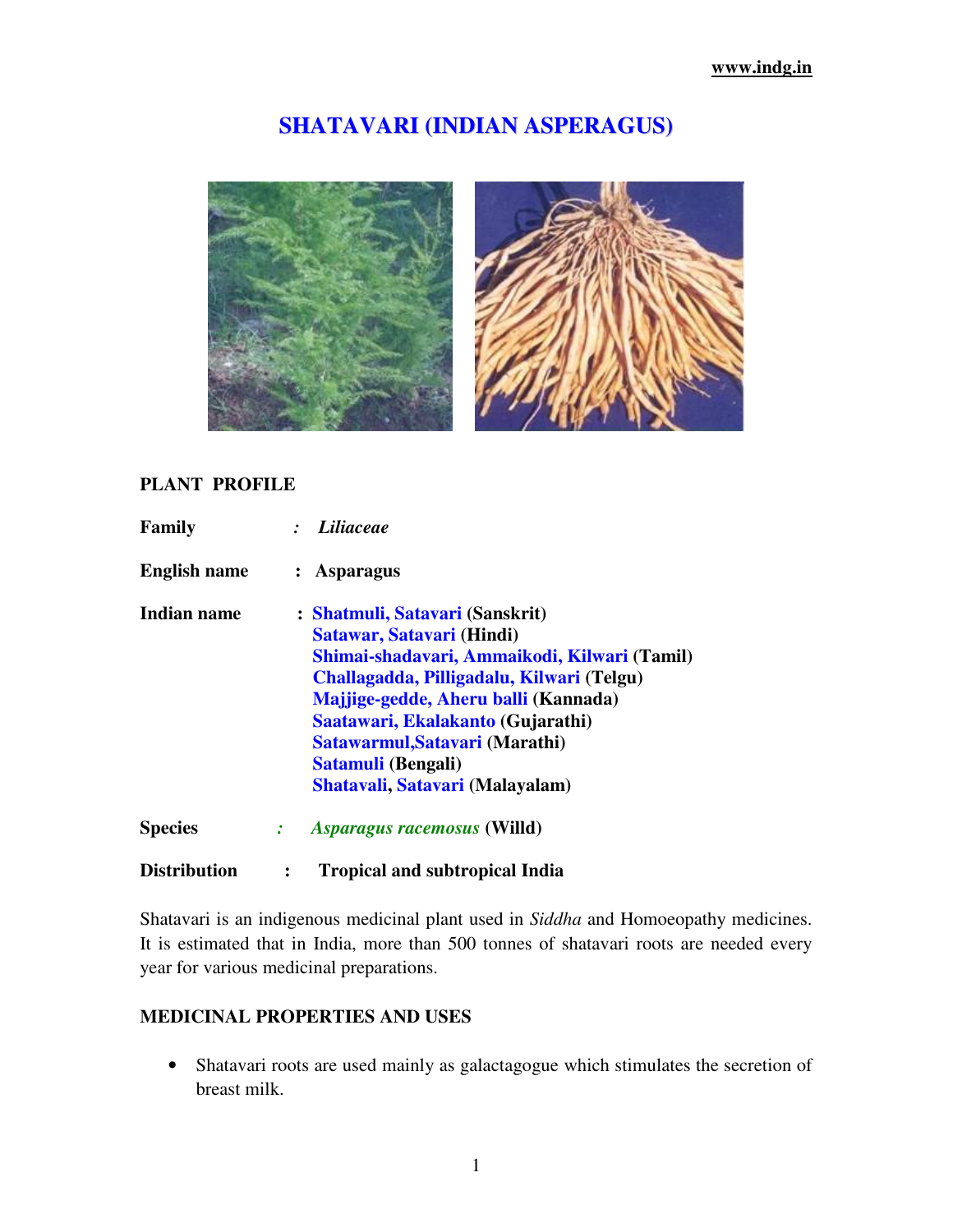- It is applied in improving the lost body weight and also known as an aphrodisiac.
- The root is useful in treating the ailments like dysentery, tuberculosis and diabetes.
- Commonly, it supports to maintain the health by giving immunity to diseases.
- It is considered as very good energy provider to the weak body system.

#### **PRODUCTION TECHNOLOGY**

**Soil** 

- Generally, the crop prefers lateritic, red loamy soils, with adequate drainage.
- Being a shallow rooted crop, it can be easily grown under such shallow and rocky soils where the soil depth is hardly 20-30 cm.

#### **Climate**

- The crop survives under varied agro-climatic conditions ranging from temperature to tropical hill regions.
- It can be grown in moderate hills like Shevroys, Kolli and Kalrayan hills and medium elevations of Western Ghat hills under condition where the elevations are between 800 to 1500 m above MSL. It tolerates drought as well as low temperature.

#### **Varieties**

There is no named variety developed so far in this crop.

| <b>LUPULO</b>  |                                        |                                                                    |                                                 |  |
|----------------|----------------------------------------|--------------------------------------------------------------------|-------------------------------------------------|--|
| Sl.No.         | Materials                              | Per acre                                                           | Per hectare                                     |  |
|                | Number of plants                       | 10000                                                              | 25000                                           |  |
| $\overline{2}$ | Farm Yard Manure (t)                   |                                                                    | 20                                              |  |
| 3              | Fertilizers (kg)<br>$P_2O_5$<br>$K_2O$ | Presently the crop is grown<br>fertilizer application is available | mainly<br>organically and no information on its |  |

#### **Inputs**

# **Cultivation**

# **Planting**

- It is propagated by root suckers or seeds. For commercial cultivation, **root suckers** are preferred over seeds.
- The soil is prepared well by digging up to 15 cm depth. The field is divided into convenient sized plots and laid out into ridges at 60 cm apart.
- Well developed root suckers are planted on the ridges.